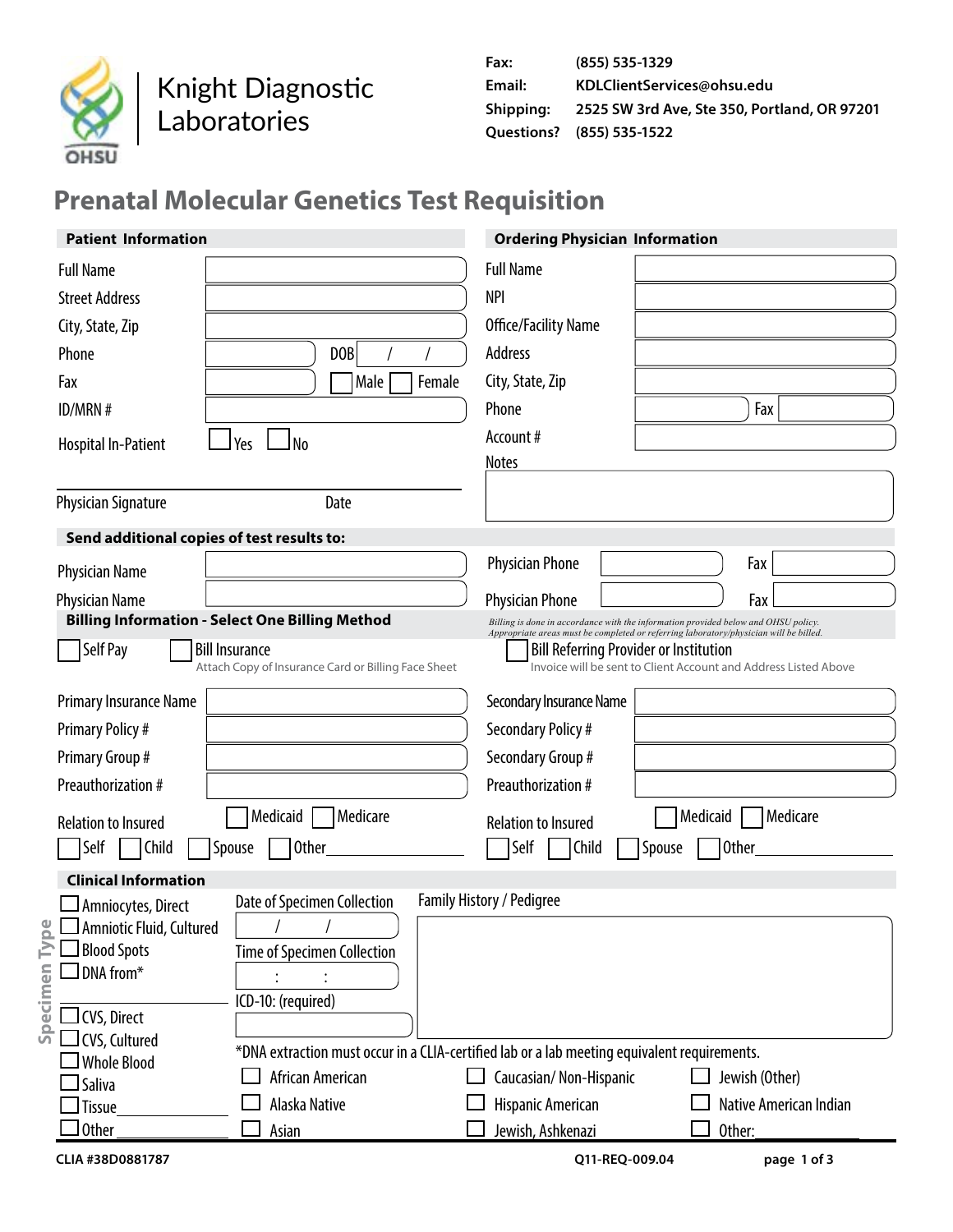| <b>Indication for Testing</b>                                                                                                                                                                                                 | <b>Known Familial Mutations</b>                                                                                                |  |  |  |  |
|-------------------------------------------------------------------------------------------------------------------------------------------------------------------------------------------------------------------------------|--------------------------------------------------------------------------------------------------------------------------------|--|--|--|--|
| $\Box$ Family History, Mutation Known: $\Box$ Yes* $\Box$ No<br>*If Yes, please complete KNOWN FAMILIAL MUTATIONS                                                                                                             | Please call Client Services at 1-800-KDL-1LAB and provide clinical report<br>if proband testing was performed outside of OHSU. |  |  |  |  |
| $\Box$ Symptomatic                                                                                                                                                                                                            | Patient Status: $\Box$ Symptomatic $\Box$ Asymptomatic                                                                         |  |  |  |  |
| $\Box$ Possible Diagnosis<br>$\Box$ Definite Diagnosis                                                                                                                                                                        |                                                                                                                                |  |  |  |  |
| $\Box$ Carrier Testing<br>$\Box$ Presymptomatic Testing                                                                                                                                                                       | Variants to be tested: Variants of the state of the state of the state of the state of the state of the state o                |  |  |  |  |
| $\Box$ Prenatal Testing<br>$\Box$ Predispositional Testing                                                                                                                                                                    | Name of Proband: Name of Proband:                                                                                              |  |  |  |  |
| $\Box$ Other (Please Specify)                                                                                                                                                                                                 |                                                                                                                                |  |  |  |  |
| Pregnancy: LMP: North and the contract of the contract of the contract of the contract of the contract of the contract of the contract of the contract of the contract of the contract of the contract of the contract of the | OHSU Sample # of Proband:                                                                                                      |  |  |  |  |
|                                                                                                                                                                                                                               |                                                                                                                                |  |  |  |  |
| <b>Chromosome Studies</b>                                                                                                                                                                                                     |                                                                                                                                |  |  |  |  |

|  | 6020 Amniotic Fluid Chromosome Study                |
|--|-----------------------------------------------------|
|  | 6054 High Resolution Blood Chromosome Study         |
|  | 6100 Chorionic Villus Sample (CVS) Chromosome Study |
|  | 6750 Tissue Chromosome Study                        |

**Molecular Diagnostic Tests**

## All Chromosome studies will reflex to FISH if clinically relevant abnormalities are detected; appropriate charges will apply.

|                          | Code                         | <b>Test Name</b>                                                         |                              | Code |                         | <b>Test Name</b>                                                                           |
|--------------------------|------------------------------|--------------------------------------------------------------------------|------------------------------|------|-------------------------|--------------------------------------------------------------------------------------------|
|                          | 1001                         | Achromatopsia, CNGA3/CNGB3 Sequencing                                    |                              |      |                         | 1452 FANCC Sequencing                                                                      |
| <b>Angelman Syndrome</b> |                              |                                                                          | 1454                         |      | <b>FANCE Sequencing</b> |                                                                                            |
|                          | 1020                         | <b>SNRPN Methylation and Del/Dup</b>                                     |                              | 1456 |                         | <b>FANCF Sequencing</b>                                                                    |
|                          | 1030                         | <b>UBE3A Sequencing</b>                                                  |                              | 1458 |                         | <b>FANCG Sequencing</b>                                                                    |
|                          | 1080                         | Beta-Propeller Protein-Associated<br>Neurodegeneration, WDR45 Sequencing |                              | 1460 |                         | Fanconi Anemia NextGen Sequencing Panel                                                    |
|                          | 1150                         | Connexin 26 GJB2, Sequencing and Connexin 30,<br>GJB6, Deletion          |                              | 1280 |                         | Duchenne/Becker Muscular Dystrophy (DMD) Del/<br>Dup                                       |
|                          | <b>Cystic Fibrosis, CFTR</b> |                                                                          |                              | 1400 |                         | Fatty Acid Hydroxylose-Associated Neurodgenera-<br>tion (FAHN), FA2H Sequencing            |
|                          |                              | 1220 CFTR Screening Mutation Panel (60 mutations)                        |                              | 1480 |                         | Fragile X Syndrome, FMR1                                                                   |
|                          |                              | 1224 CFTR Sequencing and Del/Dup                                         |                              | 1620 |                         | Huntington Disease (HD), HTT repeat expansion                                              |
|                          | 1222                         | <b>CFTR Sequencing</b>                                                   |                              |      |                         | analysis - Disease-Specific Physician Statment<br>Required                                 |
|                          |                              | 1226 CFTR Del/Dup                                                        |                              |      |                         | Infantile Neuroaxonal Dystrophy (INAD), PLA2G6                                             |
|                          |                              | Familial Adenomatous Polyposis (FAP), APC                                |                              | 1680 |                         | PLA2G6 Sequencing and Del/Dup                                                              |
|                          | 1440                         | APC Sequencing and Del/Dup                                               |                              |      |                         | 1682 PLA2G6 Sequencing                                                                     |
|                          | 1442                         | APC Sequencing                                                           |                              | 1681 |                         | PLA2G6 Del/Dup                                                                             |
|                          |                              | 1444 APC Del/Dup                                                         |                              |      |                         | Juvenile Polyposis Syndrome (JPS)                                                          |
|                          |                              | 1160 CPT1A Targeted Mutation, C.1436 C-->T(p.P479L)                      |                              | 1700 |                         | <b>BMPR1A Sequencing</b>                                                                   |
| <b>Fanconi Anemia</b>    |                              |                                                                          | 1710                         |      | SMAD4 Sequencing        |                                                                                            |
|                          | 1450                         | FANCA Sequencing and Del/Dup                                             |                              | 1145 |                         | Mitochondrial-membrane Protein-Associated<br>Neurodegeneration (MPAN), C19orf12 Sequencing |
|                          | 1448                         | <b>FANCA Sequencing</b>                                                  | <b>Mitochondrial Studies</b> |      |                         |                                                                                            |
|                          | 1451                         | <b>FANCA Del/Dup</b>                                                     |                              | 2020 |                         | <b>MELAS</b>                                                                               |